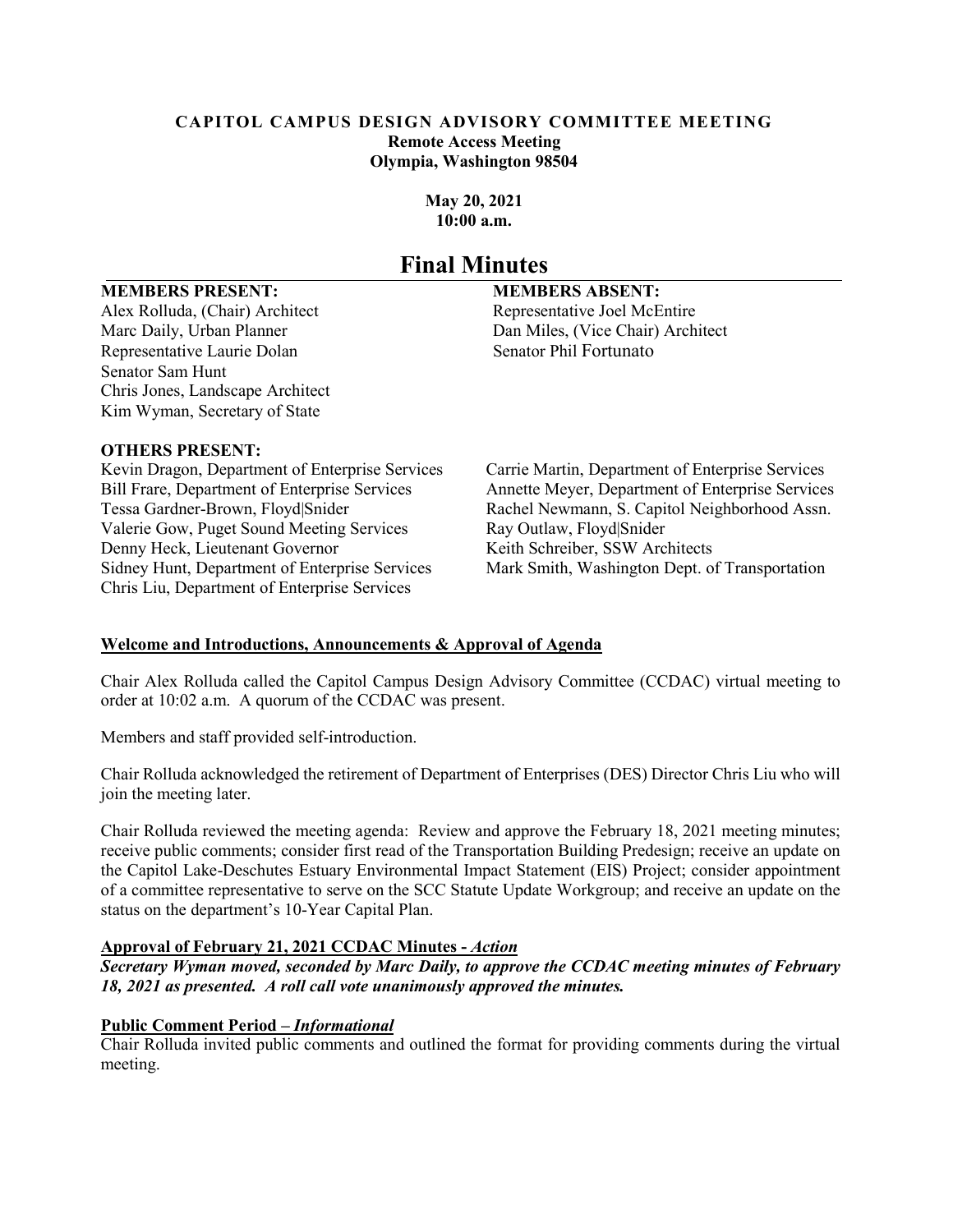**Rachel Newmann** representing the South Capitol Neighborhood Association commented on the scope of the SCC Statute Review and the composition of the Request for Qualifications (RFQ) selection committee for the Newhouse Replacement Project design team. The association believes in the importance of the CCDAC statute, as it addresses the committee's composition and should be reviewed by the SCC Statute Review Workgroup. Additionally, as the planning process for the Legislative Campus Modernization Project moves forward, it is anticipated that the oversight and the review of responsibilities by the CCDAC would be strengthened. To support that effort, it would be helpful to review the CCDAC membership designations to determine additional areas of expertise and representation that could be needed. One in particular is historic preservation and likely others. The association would like the scope to include consideration of the nexus of the State Capitol Campus and state facilities to the surrounding communities and neighborhoods. Currently, the scope solely reviews Capitol Campus. In response to the RFQ process, the association has requested DES appoint a broad-based selection committee for selection of the design team for the Newhouse Replacement Project. The association's letter to DES emphasizes the importance of a diverse selection team that would include representation from the Senate Executive Team, DES, SCC, CCDAC, Department of Archaeology and Historic Preservation (DAHP), City of Olympia, and key stakeholders. Specific representation expertise should include urban planning, energy efficiency, environmental sustainability, effective public participation process, and knowledge of the State Capitol Campus Master Plans and the Wilder and White and Olmsted designs. The association also emphasizes following the precedent established for the effective use of an expanded selection team during the Capitol Renovation project following the 2001 Nisqually earthquake. The association appreciates the opportunity to present suggestions and looks forward to continuing stakeholder work with the committee as good neighbors. Much critical work is pending and the association values the role CCDAC will play to ensure the preservation of the beauty and the legacy of the magnificent State Capitol Campus.

#### **Transportation Building Predesign** *(1st Read) - Action*

Chair Rolluda invited DES staff and representatives from the Washington State Department of Transportation (WSDOT) to provide an overview on the predesign of the Transportation Building.

Bill Frare, Assistant Director of Facilities Professional Services, DES, reported the predesign updates the Transportation Building and is nearing completion. He introduced Sidney Hunt, Project Manager with DES.

Manager Hunt reported Keith Schreiber with Schreiber Starling Whitehead (SSW) Architects led the design efforts on the predesign of the Transportation Building with support by subconsultants, PCS Structural Engineers, Harbinger Mechanical Services, and RLB Estimating.

Mr. Schreiber briefed members on the predesign process, findings, development of the program for WSDOT operations, alternatives studied, and the proposed preferred alternative.

The project team included senior management with representation from WSDOT and DES. Day-to-day project management included DES personnel, personnel from the consultant team, and Steve Holloway from WSDOT Capital Facilities. The team interacted closely with government affairs to receive input from four primary stakeholder groups representing (1) Alternative Analysis, (2) Program, Facilities, and Operations, (3) Parking, Security, and Grounds, and (4) Financial Analysis.

The Transportation Building was designed in 1968 by Richardson Associates (now TRA) and constructed in 1971. The four-story, 500,000 square-foot building includes 204,000 square feet of an "H-shaped building situated above the plaza level, as well as below grade parking accommodating 312 vehicles. WSDOT agency headquarters plans to co-locate 65 operational groups within the Transportation Building. The building houses essential facilities of DOT-EOC (Emergency Operations Center) and Data Center. Since the building was constructed, no major building improvements have been completed.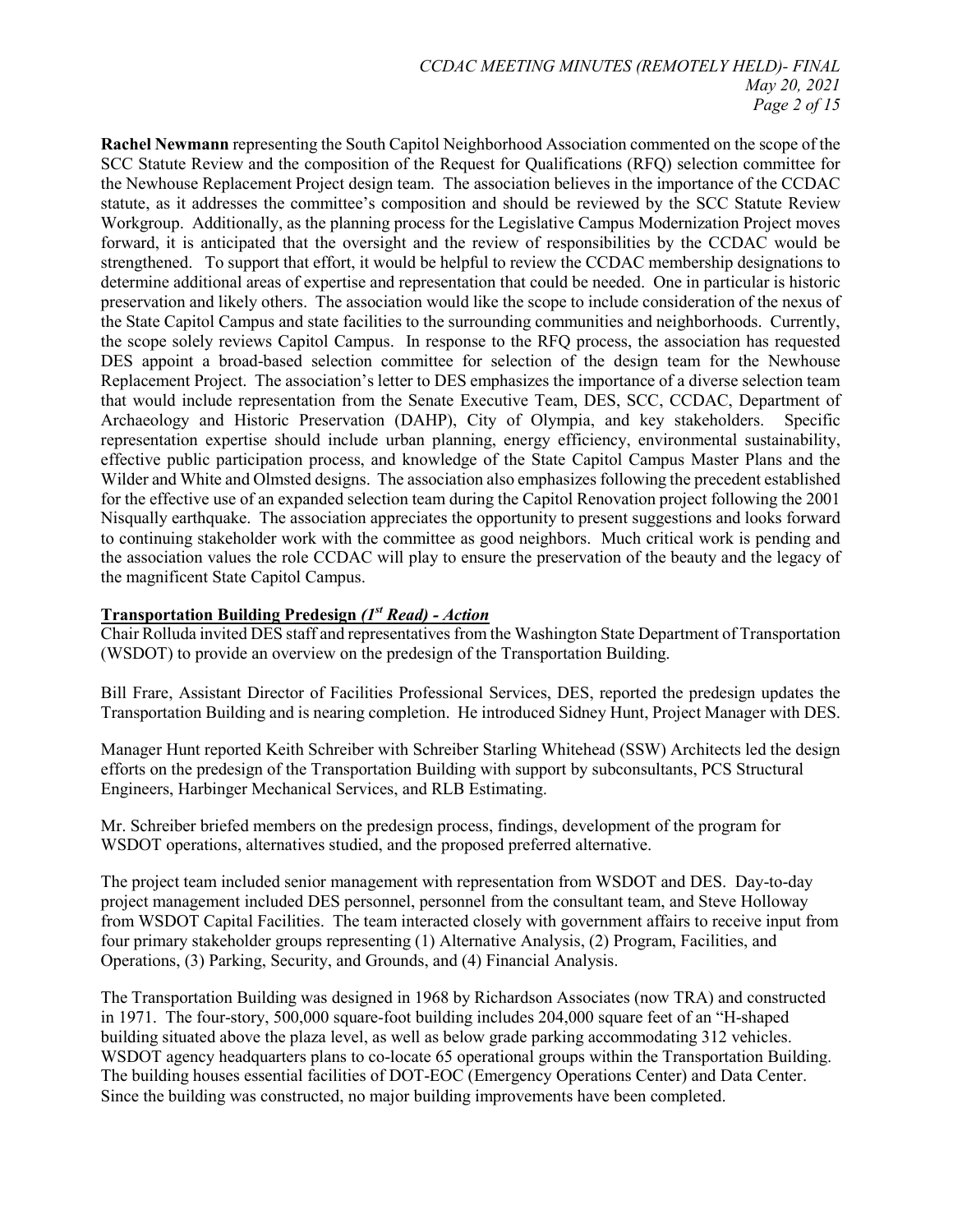#### *Representative Laurie Dolan joined the meeting.*

Mr. Schreiber reviewed the goals of the project:

- Design and install a new roof with code compliant fall restraints to address building leaks and maintenance worker safety and explore the feasibility of adding photovoltaic panels (PVP) to reduce energy costs.
- Complete a predesign addressing condition assessment, space program, an updated seismic analysis, and a feasibility study and cost benefit analysis of upgrading the EOC to Immediate Occupancy Performance (IOP) level of seismic resistance.
- Following the feasibility study and decision on the appropriate seismic performance level, complete the seismic design development documents for the building, EOC, and underground garage.

The funding proviso included an evaluation of temporary workspace for employees temporarily displaced by renovation activities.

The existing structural system relies heavily on the precast elements of the building for both the enclosure of the exterior envelop of the building, as well as supporting the structure of the building serving as loadbearing component, which is very unusual for its design period, as well as for present day. Another aspect of the building is the section of the building below the plaza comprised entirely of cast-in-place concrete whereby most of the structure (90%) above the plaza level is a precast system. The structure of the building creates two levels of seismic weakness as the change between precast and cast-in-place creates a weak plane in the building as it attaches to the ground. Because the building is all concrete, the building is heavy and is placed on more than 400 timber pilings. The timber piles are not physically connected to the foundation. As the building moves and because there is no physical connection to the pilings, the building has no resistance to overturning. While the building met current codes at the time of design, the building does not meet current codes. Those elements were determined to be significant and need to be addressed as part of the Preferred Alternative.

Exploration of the existing building envelope was also completed. The precast envelop has minimal insulation and has not been upgraded over time. Thermal imagery and air leak testing were completed to identify issues of the exterior envelop of the building and its implication and impact on energy and weather. The building envelop is not performing at current expectations for energy performance and supplies limited daylight in the building.

The interior of the building is unique as no interior columns are located above the plaza level. The lack of columns was possible because of the precast nature of the building. However, the lack columns limit air circulation. Air circulation is possible by movable partitions creating a single-loaded corridor down the center of the building. Consequently, most offices are located along the perimeter. Any daylight entering the building is not transferring to the interior of the building. The existing workspace configuration does not support employee efficiency, effectiveness, or retainage. Large quantity of private offices consume exterior windows and daylight. The existing configuration does not meet modern workplace goals established under the Governor's Executive Order for efficiency and technology.

The evaluation of building systems documented that a majority of mechanical and electrical systems are original to the building. Building systems are in fair to poor condition and do not provide good occupant comfort or air flow within the building. Existing mechanical and electrical systems are at or near the end of their lifespan. Replacement parts are difficult to locate. The team agreed the Preferred Alternative would need to accommodate and account for new mechanical, electrical, telecommunication systems, and pathways in the building.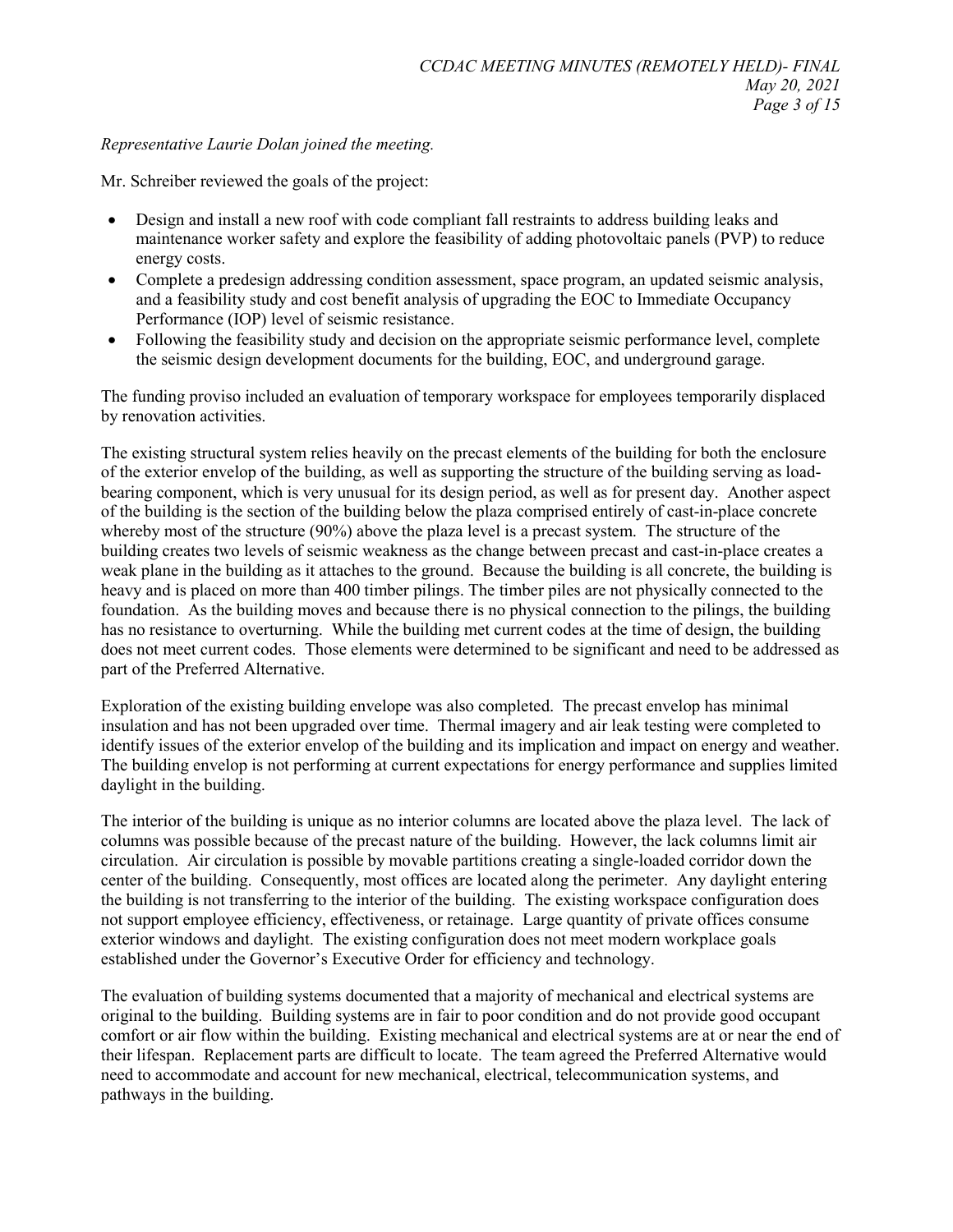The immediate issue was removing moisture from the roof and upgrading fall protection anchors. The envelope study documented a number of leakage points because precast structures move frequently and have numerous joints. The joints in the building were failing. However, the team was able to reduce leakage in the core section, as well as address leakage from the joints. That effort was substantially completed in December 2020.

The programming evaluation involved numerous meetings with WSDOT to identify how the building is utilized in its current configuration and future use as a new modern work environment meeting the goals in Executive Order 16-08. Following those initial meetings, the COVID-19 pandemic hit the nation. Prior to COVID-19, WSDOT's operational goal was increasing remote working by 40%. To achieve that goal, the team identified resident users occupying the building greater than 50% of their working time, as well as internally and externally mobile and remote employees who would work in the building occasionally and require supportive space in the building. The different user types led to the identification of workspaces necessary to support employees. Resident users would require a private office or a dedicated workstation. Options explored for external mobile and remote employees identified mobile workbenches or touch-down spaces in the building to serve employees for short periods of time.

The building currently supports 699 occupants from 62 to 74 departments comprised of 205 private offices around the perimeter of the building and nearly 400 workstations divided between open offices or unassigned. Programming goals include:

- Facilitate collaboration
- Provide spatial equity
- Accommodate mobile/remote working
- Increase flexibility
- Improve occupant health and well-being
- Improve effectiveness
- Continuity of EOC/Data Center

Five building alternatives were considered:

- 1. Do nothing No work beyond regular maintenance and minor repairs
- 2. Repair and Renovate Full repair and renovation of existing building envelope
- 3. Repair and Partial Replacement Existing below Level 1 fully upgraded and renovated with the existing Levels 1-3 of each wing replaced with a new structure
- 4. Replace Demolish existing building to basement level and replace with a new 180,000 200,000 gross square-foot building
- 5. Lease Long-term lease of a new 180,000 200,000 gross square-foot building

Because of the building's condition and seismic concerns, the first alternative is not recommended.

Alternative 2 renovates and upgrades the building to comply with current code and energy performance requirements. However, the alternative requires a large quantity of new foundation piles to prevent overturning hazards during a seismic event. The size and placement of new north-south shear walls reduces interior daylighting on each floor by approximately 30%. The alternative would not achieve Essential Facility Standards for all areas requiring that level of performance and existing floor plates would not easily facilitate open modern workplace principles.

Alternative 3 is a variation of Alternative 2 by removing all precast portions and replacing with steel. The alternative maintains the lower levels of the building and replaces three upper stories with a steel structure.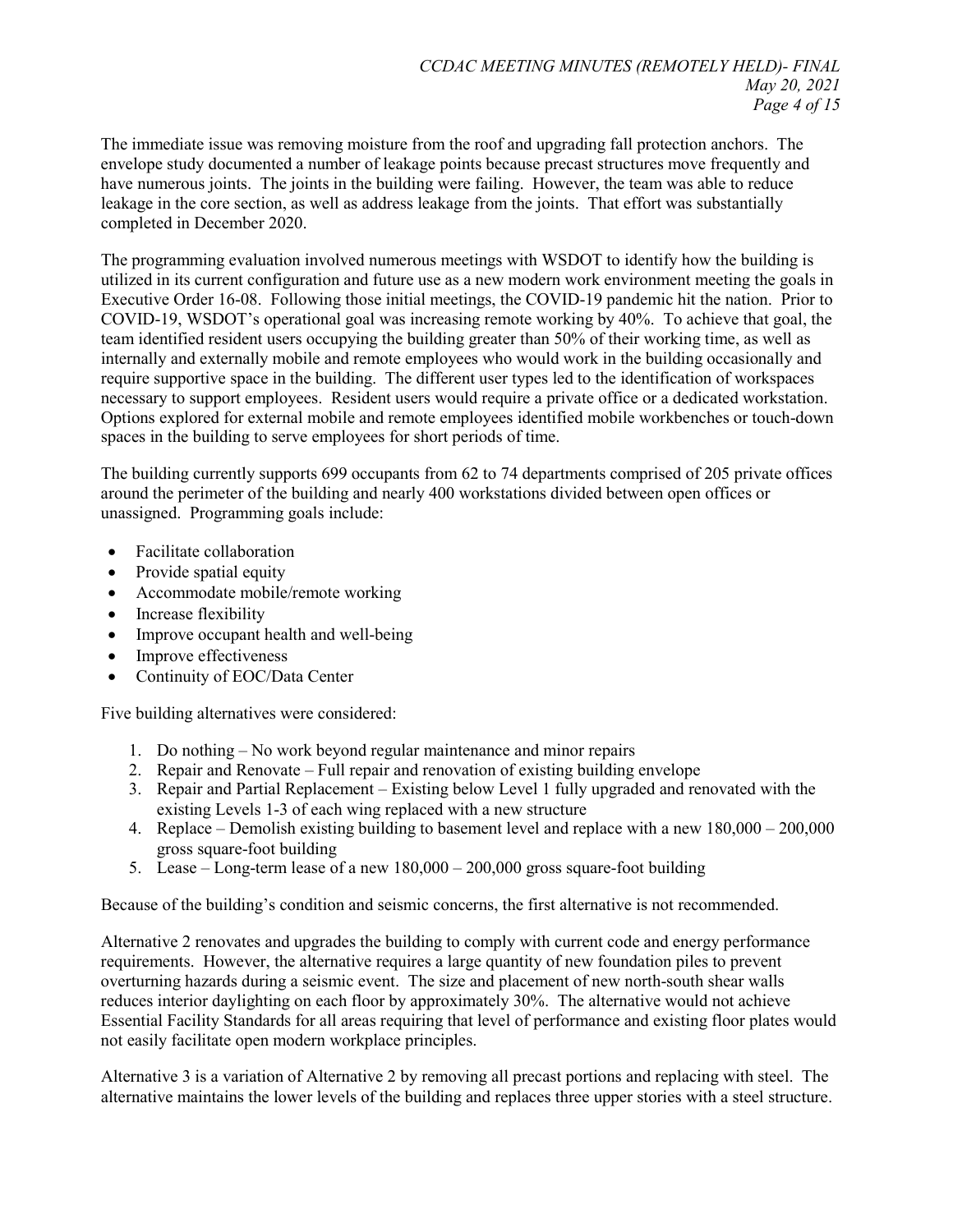The solution is lighter and would require less reinforcement of the foundation as the building load would be reduced. Floor plate dimensions could be changed to increase workspace efficiency but it could affect the historical character of the building and the ability to accommodate all agency goals.

Alternative 4 is a replacement of the existing building with a new building of equivalent size on the existing footprint. The alternative was explored in terms of how it responds to the context of the campus with respect to the relationship between the Highways and License and Employment Security Buildings as that area of the campus tends to create a bookend of the north-south boundary of the East Campus Plaza. Office Building 2 (OB2) and the Transportation Building share massing and frame the vehicular entrance to the campus, as well as massing for that side of the campus. Advantages of the alternative include a shorter timeframe for execution and the best opportunity for achieving all the goals and the functional proximity. Proximity would be increased as to how new space is programmed enabling the transfer of more WSDOT employees to the building and maintaining closer proximity. Some of the disadvantages are the high first cost of construction, loss of historical character of the building, and loss of embodied carbon from existing building components.

Alternative 5 is construction of new 200,000 square foot building by a private developer with a long-term lease to the state. Operation and maintenance would be the responsibility of the developer over the life of the lease. The advantage of the alternative is low first cost with costs increasing over the life of the building, as well as a limited number of developers who could construct the building in the timeframe similar to the other alternatives.

Following the identification of the five alternatives, the team worked closely with WSDOT and DES to create criteria for comparison of the alternatives. The criteria matrix is ranked by priority to meet the strategic plan goals of WSDOT. Both WSDOT and DES scored the alternatives against prioritized criteria. Both WSDOT and DES stakeholders scored Alternative 4 as the Preferred Alternative.

The team studied the initial campus diagram and explored the placement of the preferred alternative to maintain the relationship of massing between OB2 with the larger volume of the WSDOT Building and the relationship with the Employment Security Building. By providing some component of the building with a higher level of seismic strength, WSDOT could house the EOC, Data Center, and critical first responder components of WSDOT for operational continuity while reducing some of the construction costs. Another option removes some of the volume from the four-story blank wall facing the residential neighborhood by improving the placement of the building to the south campus neighborhood. Volumetrically, the alternative addresses how various workstations could be configured in a 200,000 square-foot building by reducing the number of private offices from 250 to 75, as well as supporting all current WSDOT employees in various locations throughout Thurston County in the new building through remote working options beyond the pandemic. The alternative would meet programmatic needs of the agency in a modern building with a lifespan of 50 years.

Mr. Schreiber invited questions and comments from members.

Chair Rolluda asked whether any public comments were received by email regarding the preferred alternative. DES Planning and Project Delivery Program Manager Kevin Dragon advised that no email comments were received by DES. However, Mark Smith from WSDOT is available to answer questions from members.

Mr. Smith conveyed appreciation to DES and the team for their efforts in coordinating the predesign. WSDOT supports the preferred predesign.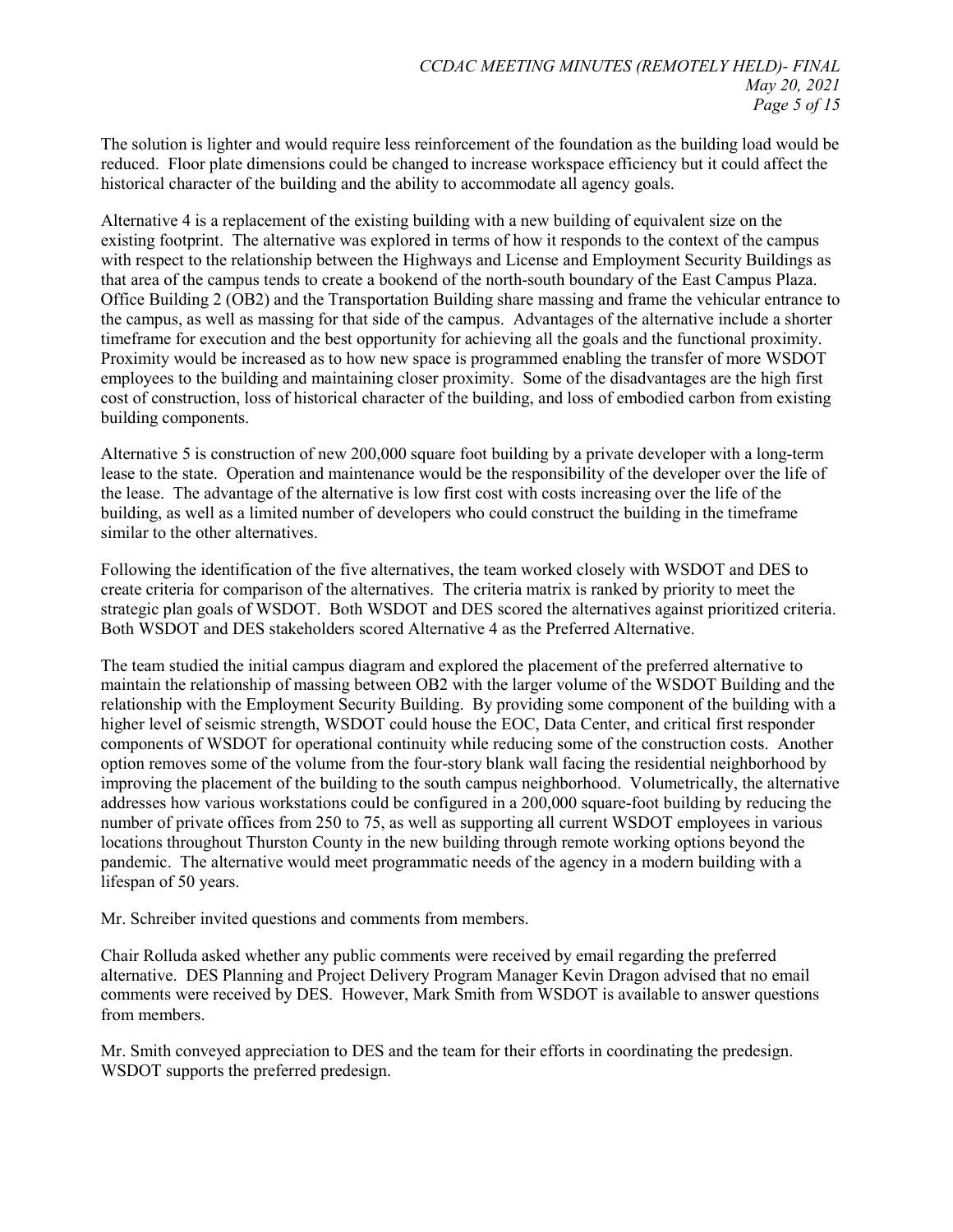Senator Hunt referred to space needs for WSDOT's Data Center and existing and vacant data space at DES. He asked whether that space was considered as part of the analysis for the predesign. Mr. Schreiber advised that the option was discussed, but the agency's concern was ensuring a component of the operational headquarters was contained within the agency's functional area. The Data Center is not restricted to the EOC component because it functions for the entire agency. Senator Hunt acknowledged the opinion and indicated the Legislature would likely review the issue. He asked whether the team considered the elimination or improvement of the tunnel between OB2 and WSDOT. Mr. Schreiber responded that the tunnel was not an element of the predesign as the proviso applied only to the Transportation Building and its placement on the East Campus.

Senator Hunt supported Alternative 4 and complimented the team for considering post-COVID needs for state office space. WSDOT has been on the frontline more than other state agencies to ensure that aspect of future office space needs were considered as part of the predesign.

Secretary Wyman noted that her office is engaged in similar discussions regarding data center needs as the Secretary of State's office has some critical operations that should not be placed within the state's Data Center. She asked how the project relates to OB2 and whether options are being considered for the replacement of that building as well. Assistant Director Frare explained that although OB2 and the Transportation Building appear to be similar, the buildings are of different construction styles. Both buildings are similar in age and OB2's building systems are nearing the end their lifespan as well. The DES 10-Year Capital Plan includes a request for funding for a predesign for renovation of OB2.

Secretary Wyman inquired as to why Alternatives 1 and 5 were not considered. Mr. Hunt explained that the alternatives were studied but received no points because of safety and functionality of the existing building. In terms of Alternative 5 of a long-term lease, the cost to the agency was too high over the lifecycle of the building.

Secretary Wyman asked whether the pilings would be upgraded and corrected under Alternative 4 or whether the new structure could be built on existing timber pilings. Mr. Schreiber advised that the timber pilings and would not be removed; however, the new structure would not rely on the pilings to support the new foundation. The profile of the existing foundation would not necessarily align with the new foundation, which would require a new foundation for the new area of the building.

Marc Daily referred to references to OB2 and the conversations about the replacement of the GA, Newhouse, Pritchard, and the Transportation Buildings. All of those discussions point to replacement and new construction and his interest is in how the projects would be sequenced and budgeted. Assistant Director Frare described how the campus is facing a new set of challenges as the next decade approaches. The West Campus is 100 years old with many historic buildings needing renovation. The East Campus was developed in the 1960s and early 1970s and many of the buildings are older than 50 years and are nearing the end of their lifecycle. In the recent past, a predesign was completed for renovating the Employment Security Building, which has not been funded in addition to the Transportation Building, and other predesigns for other buildings. Many competing needs should be prioritized and scheduled. The DES Capital Plan and 10-Year Plan reflects how the agency has scheduled and prioritized those projects. It speaks to why a review of the statutes for the SCC and CCDAC is important to create long-term vision for the campus with input from decision-makers into the process to increase predictability.

Chair Rolluda asked whether the Transportation Building has any historical designations. Mr. Schreiber replied that the building has not received any historical designations; however, the team has been meeting with DAHP representatives because the building is eligible to receive historic designations along with the realization that there is some historic value of the building because of the "Brutalist" style architecture.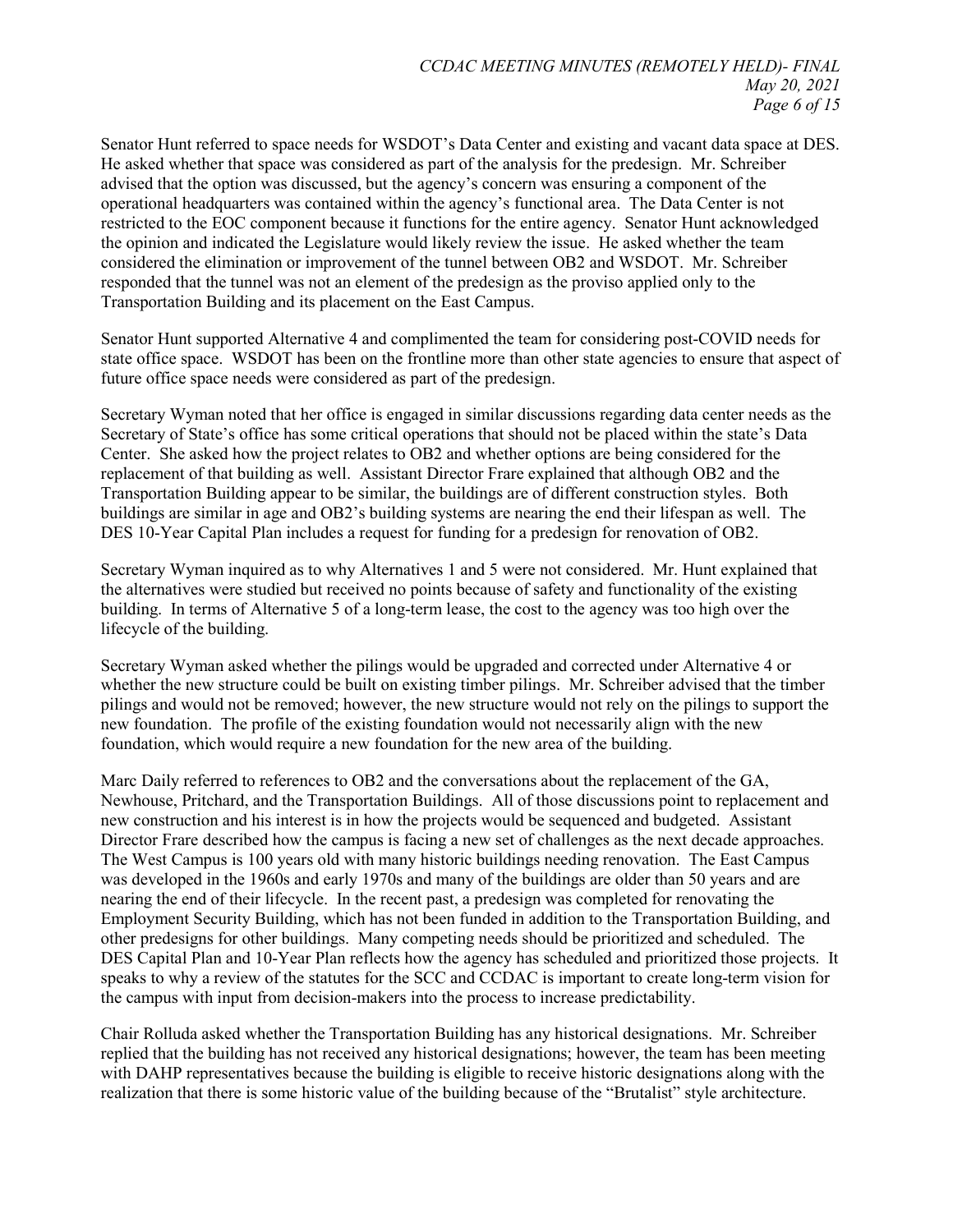The team is working with DAHP during future phases to identify the potential impact on the loss of that cultural connection and the appropriate response, as well as developing a mitigation plan that addresses the value of the original design.

Chair Rolluda asked how criteria for the alternatives were developed in terms of the ranking. Mr. Schreiber reported the WSDOT stakeholder group met and reviewed the criteria and priority factors. Ranking importance of the criteria was determined from collective input by the WSDOT and DES stakeholder groups. Chair Rolluda conveyed concerns that Alternative 4 received a ranking of 1 for "impact to historical building." It might have been appropriate for DES to have CCDAC or a committee member provide feedback on the important criteria especially because of the significance of the building on the campus that was designed by TRA, which designed many other major buildings in the Northwest and around the world.

Secretary Wyman questioned the funding methodology for the new building. Mr. Schreiber replied that Stakeholder Group 4 (Financial Analysis) is exploring the funding mechanism. With the selection of Alternative 4 as the Preferred Alternative, the team is compiling cost estimates for review by the stakeholder group to determine funding options. The discussion to date has pointed to a combination of capital budget and COP funds.

Assistant Director Frare added that typically for projects on the campus, design is funded through bonds and construction is funded through COPs. The intent is for agencies occupying the space to be responsible for the cost of the improvements.

Secretary Wyman commented on the ongoing problem of new buildings not maintained over time resulting in large capital outlays, which have been a recurring theme for CCDAC and the SCC. It is somewhat surprising as to why the alternative for a long-term lease alternative was not considered in that realm. A long-term lease factors in maintenance costs and her preference would have had that alternative included within the decisional criteria. It is also important to ascertain whether it is responsibility of DES or each agency to seek funds from the Legislature for ongoing maintenance.

Chair Rolluda recommended the design team consider the Master Plan for Capital Campus and that the team should evaluate the proposal holistically with surrounding buildings and landscape.

Chair Rolluda asked for feedback on rendering a recommendation on the proposal.

Assistant Director Frare noted that the capital budget was passed and signed by the Governor the previous day. No funding was included for design or moving into the next phase of the Transportation Building project. Funding for the project would likely be included in the DES budget request for future capital budgets.

Deputy Director Annette Meyer added that a WSDOT Study was included in the adopted budget to examine WSDOT needs.

Discussion ensued on whether a motion would be appropriate as a next step.

Assistant Director Frare advised that the predesign is nearing completion and the committee has the option of acting on the request or deferring action to a future meeting. It was important for the committee to receive the briefing and provide feedback prior to the completion of the predesign. The timeline does not require approval at this time. The role of CCDAC is to forward a recommendation to the Director of DES and the SCC as to the sufficiency and the recommendations within the predesign report.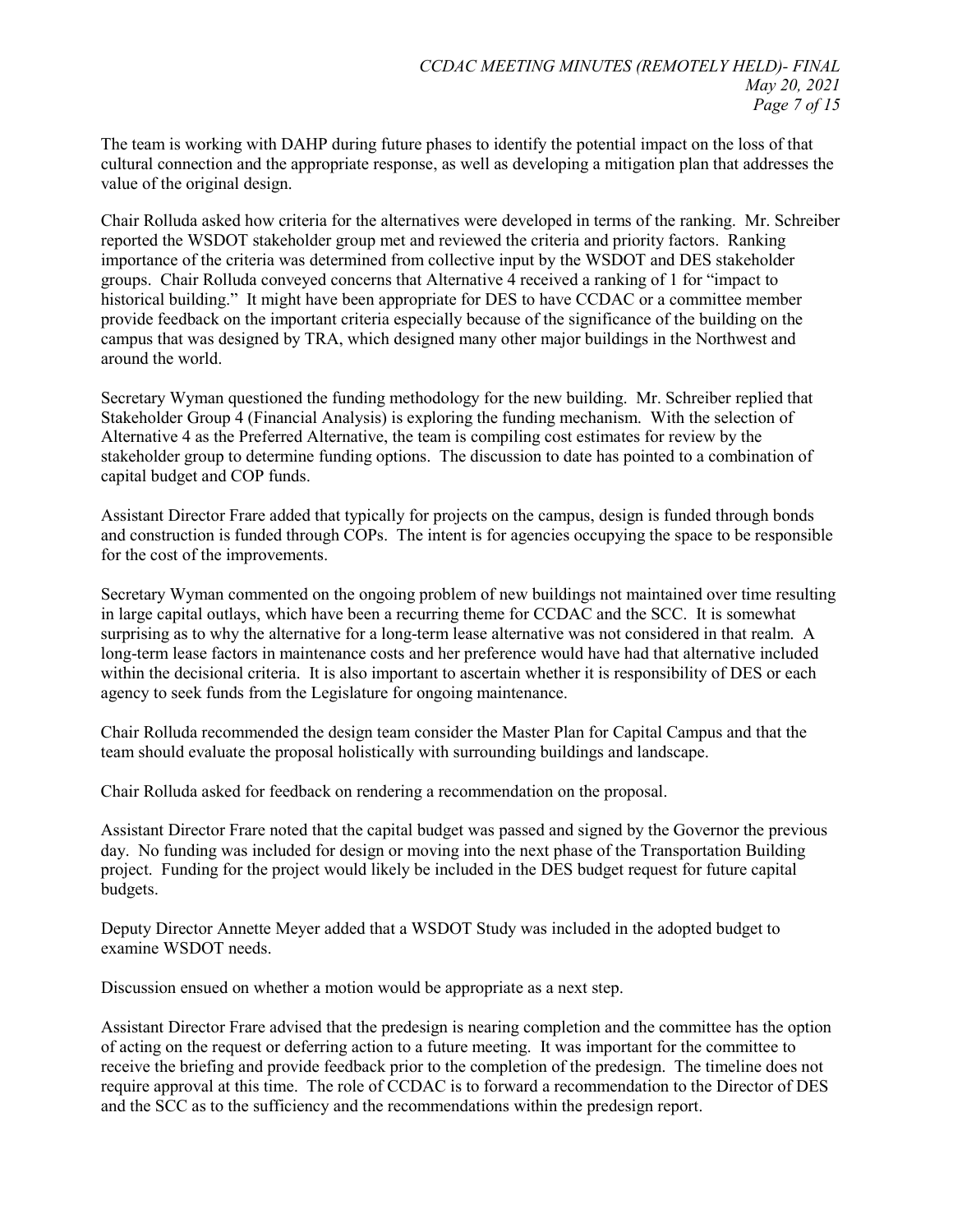#### *Senator Hunt moved, seconded by Secretary Wyman, to defer the Transportation Building Design recommendation to later in the year. Motion carried unanimously.*

Representative Dolan questioned the committee's role/process in terms of funding any of the alternatives because each alternative would incur different costs. She asked whether the committee is involved in financing or whether it is the responsibility of the SCC. Assistant Frare pointed out that the question is one of the gaps to be addressed by the SCC Statute Review Workgroup as the role of CCDAC is to review projects for architectural excellence and adherence/alignment with the Master Plan and that does not necessarily have any connection to the capital budget. The committee forwards recommendations to and supports the SCC. The SCC is responsible to provide for the construction, reconstruction, maintenance, and furnishings, etc. on the Capitol Campus. In terms of how both committee responsibilities relate to funding is unclear, which is to be addressed during the SCC Statute Review Workgroup to eliminate that gap and ensure clarity within the process.

#### **Capitol Lake-Deschutes Estuary, Environmental Impact Statement (EIS) Project Update –** *Informational*

Carrie Martin, Planner and Project Manager, DES, introduced Tessa Gardner-Brown, Senior Environmental Planner and Project Manager, and Ray Outlaw, Senior Engagement and Environmental Planner with Floyd-Snider to provide the update.

Ms. Gardner-Brown reported the presentation will cover the history of the project area, goals for long-term management of the resource, timeline for the process, process for engagement throughout the project, a refresher on the project alternatives, a review of the draft EIS and engagement activities when the EIS is released, and the proposed process for selection of the preferred alternative.

The Capitol Lake-Deschutes Estuary includes a 260-acre water body managed by DES as part of Capitol Lake under a long-term lease with the Department of Natural Resources, which expires in 2028. The area has historic and continued significance with local tribes, particularly the Squaxin Island Tribe. Since the construction of the 5<sup>th</sup> Avenue Dam in 1951, the water body transitioned to a visual and recreational resource for the community. However, the 5<sup>th</sup> Avenue Dam and approach to management since its construction have created a range of environmental issues that have impaired the resource and the connection to the tribes. Those environmental conditions have prohibited all active community use today.

During a process led by DES in 2015, a group of engaged governmental partners and community members established four primary goals for long-term management of Capitol Lake. The goals must be achieved by any alternative must include improving water quality, managing sediment accumulation and future deposition, improving ecological functions, enhancing community use of the resource, and environmental and economic sustainability. The goals serve as the guidepost within the EIS and have become a core feature of the decision-making process.

During Phase 1, DES garnered broad support for completing an EIS. Local partners and the Squaxin Island Tribe signed a letter of support to pursue an EIS with recognition that it must be completed, that a decision must be made, and that neither short-term actions nor long-term management alternatives could be implemented without an EIS. Stakeholder support has been maintained throughout the EIS process with partner agencies submitting similar letters to the Legislature to approve final funding for the EIS.

Ms. Gardner-Brown reviewed the timeline for Phase 1 through construction. The technical evaluation and the alternatives analysis have been completed. The Draft EIS is under finalization and is scheduled for release on June 30, 2021 as directed by the Legislature. The Draft EIS includes a detailed evaluation of 14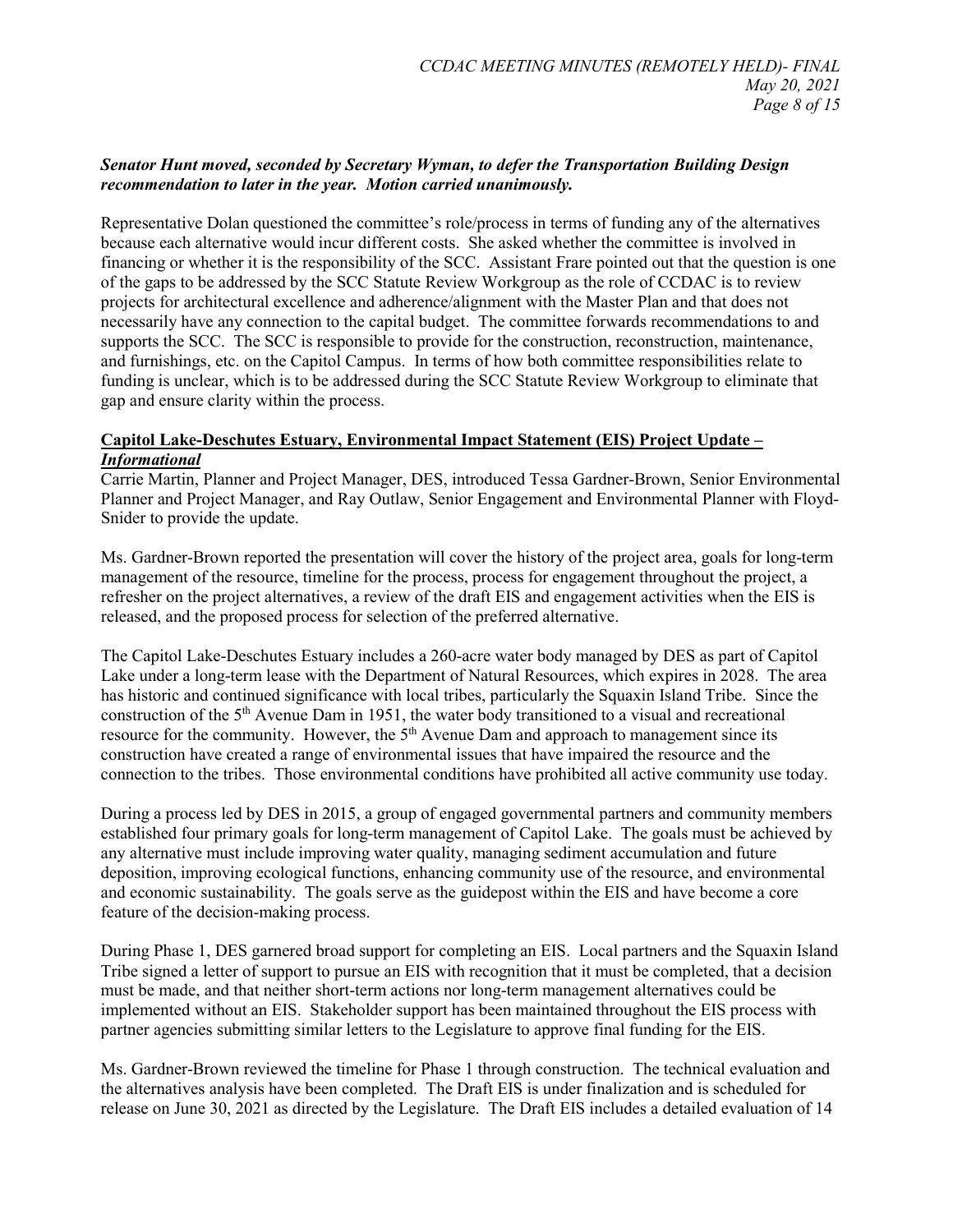disciplines and is an objective analysis that does not advocate for or against any project or project alternative. Throughout the EIS process, DES has maintained a high level of transparency and engagement with all stakeholders.

Mr. Outlaw reviewed the EIS process map. The map serves as the project's roadmap promoting transparency and inclusion. The process included the establishment of the Executive, Technical, and Funding and Governance Workgroups carried over from Phase 1, and the addition of a Community Sounding Board for community engagement along with continued engagement and briefings to SCC and CCDAC.

In 2019, the Legislature directed DES to consider primary alternatives in the EIS of a Managed Lake, Hybrid, and an Estuary. Early in the EIS process, an approach was identified to create three primary alternatives to evaluate and to identify the best configuration of the alternatives to meet project goals while considering some elements and combining them with other alternative elements. That approach enabled the team to use project funds efficiently by avoiding analyzing multiple similar alternatives.

Ms. Gardner-Brown reported each of the alternatives include some constructed recreational amenities but no formal swimming facilities. The swimming beach in Capitol Lake from 1964 to 1986 was operated by the City of Olympia. Operation of formal swimming facilities does not align with the mission of DES and there is no indication that such services would be introduced into the agency's mission. The project also does not preclude swimming if provided by another entity.

The CCDAC was briefed on the three alternatives in 2020. The Managed Lake Alternative includes an adaptive management plan implemented to improve water quality and management techniques, such as mechanical harvesting of aquatic vegetation or chemical treatments as needed. Sediment would be managed by dredging during construction in the north basin with maintenance dredging once every 20 years. The south and middle basins would slowly transition to freshwater wetland habitat improving ecological functions. Shoreline habitat would be created for diversity in vegetation and diversity of freshwater species in the basin and along the shoreline. A Habitat Enhancement Plan would maintain ecological functions. To enhance community use, a hand carried boat lunch would be installed at Marathon Park. A new 5<sup>th</sup> Avenue pedestrian bridge would be added south of 5<sup>th</sup> Avenue to support the walking trail around the north basin, as well as boardwalks along the areas of shoreline plantings in the middle and south basins.

The Estuary Alternative to improve water quality would entail removal of the 5<sup>th</sup> Avenue Dam and constructing a 500-foot wide opening to restore estuarine or tidal flow in the basin. Sediment would be managed by an initial dredging within the Capitol Lake basin before removal of the dam followed by periodic dredging in impacted areas of West Bay to maintain or avoid impacts to navigation. Ecological functions would be improved through the additional of shoreline habitat from dredged materials during construction to enable diversity along the shoreline. Community use would include the same features as the Managed Lake Alternative.

The Hybrid Alternative is very similar to the Estuary Alternative other than it retains a 40-acre reflecting pool in the north basin. The barrier wall creating the reflecting pool would include a multimodal trail for pedestrians.

Mr. Outlaw reviewed the outline of the Draft EIS. The preferred alternative selection process is described in Chapter 1 along with a discussion on planning-level costs for each alternative of construction and longterm maintenance. A set of preliminary recommendations from the Funding and Governance Workgroup is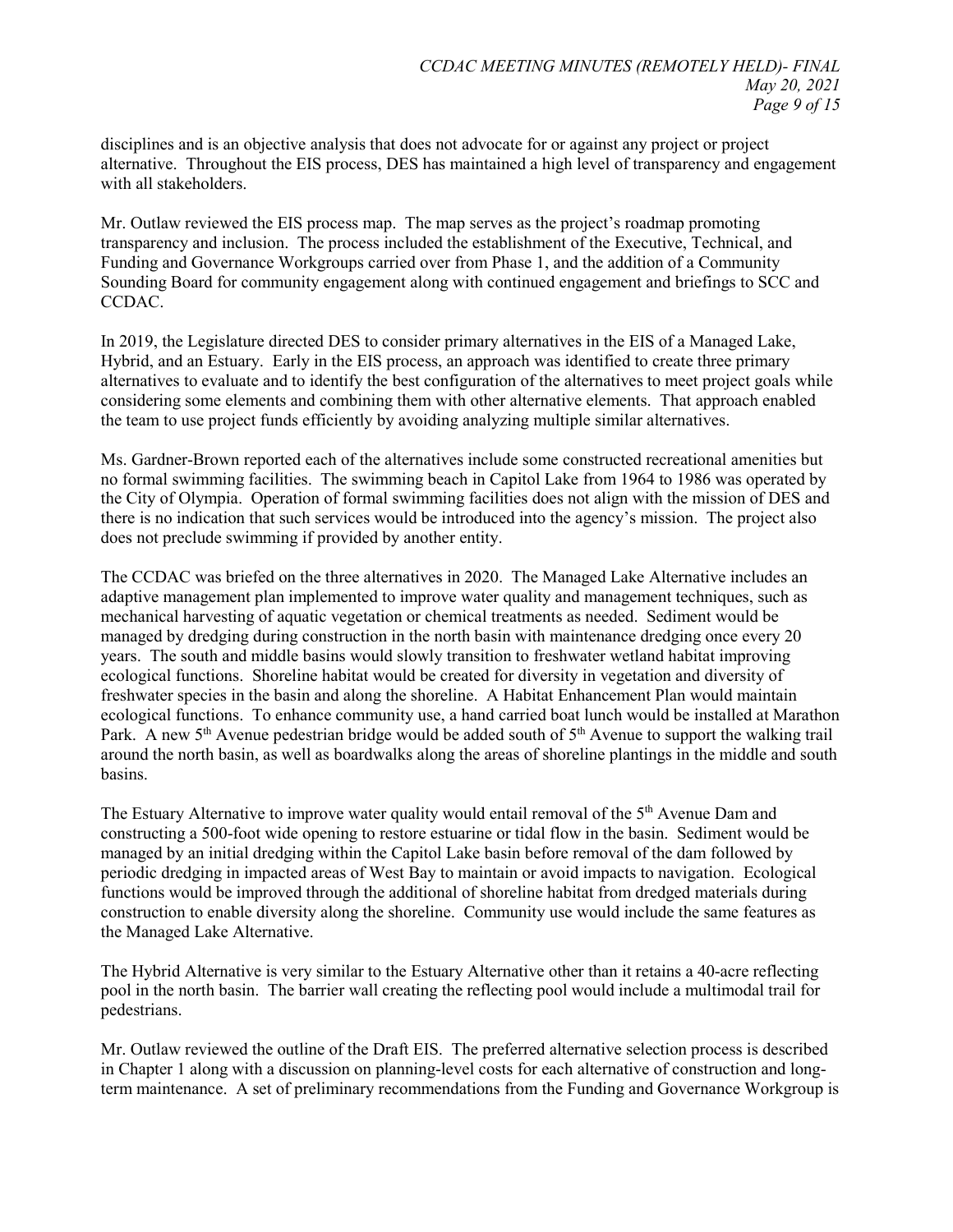included as well the workgroup's commitment to continue working on the shared funding and governance framework.

On June 30, 2021, the Draft EIS will be released for a 45-day public comment period. The next briefing is scheduled on July 13 with SCC to review the details of the EIS and key findings. A broad range of public notifications is planned with most events available online given the continued uncertainty of public spaces and meetings because of the pandemic. An online open house is scheduled along with several local briefings online or in person, as well as an online public hearing. Updated signs will be posted at kiosks around the north basin off the trails, as well as a series of online office hours for the public to visit and ask questions.

Ms. Gardner-Brown shared a copy of the flowchart reflecting how DES plans to make a decision on the preferred alternative. DES developed a decision-making process for the EIS project enabling for informed decision-making, as well as integrating stakeholders into the process rather than observing decisions. The process will delay a decision on the preferred alternative until after the EIS is available to enable the body of work to be considered and reviewed by DES and to provide access to stakeholders to provide input. The process also incorporates other key decision-making factors such as costs and durability of the decision with project beneficiaries. The flowchart will be included in the Draft EIS.

The selection criteria for the preferred alternative considers the following:

- Performance Against Project Goals
- Other Environmental Disciplines with Significant Findings impacts and/or benefits
- Environmental Sustainability the ability to provide net environmental benefits over a 30-year time horizon; and the level of active management required to achieve project goals
- Economic Sustainability the relative cost-effectiveness to construct and operate the alternative in a way that would meet project goals; and the potential impacts if there is a lapse in long-term funding
- Construction duration/magnitude of impacts
- Regional Sustainability Based on findings in the Draft EIS, which alternative(s) are most likely to achieve long-term support by local tribes, stakeholders, and communities

Ms. Gardner reported the Preferred Alternative would be identified in the Final EIS, which is targeted for release in summer 2022 pending the extent of public comments received and the need for any additional technical analyses.

Director Liu noted that another Preferred Alternative is the do nothing alternative.

DES Planning and Project Delivery Program Manager Kevin Dragon advised that no public comments were received.

Chair Rolluda invited comments and questions from the committee.

Chris Jones asked whether the installation of a boat ramp for all alternatives is confined to hand carried watercraft or includes motor-powered watercraft. Ms. Gardner-Brown reported the recommendation for each alternative is to include boating opportunities for non-motorized equipment only from the boat launch at Marathon Park.

Representative Dolan thanked the team for exploring different options and for the inclusion of a hybrid option.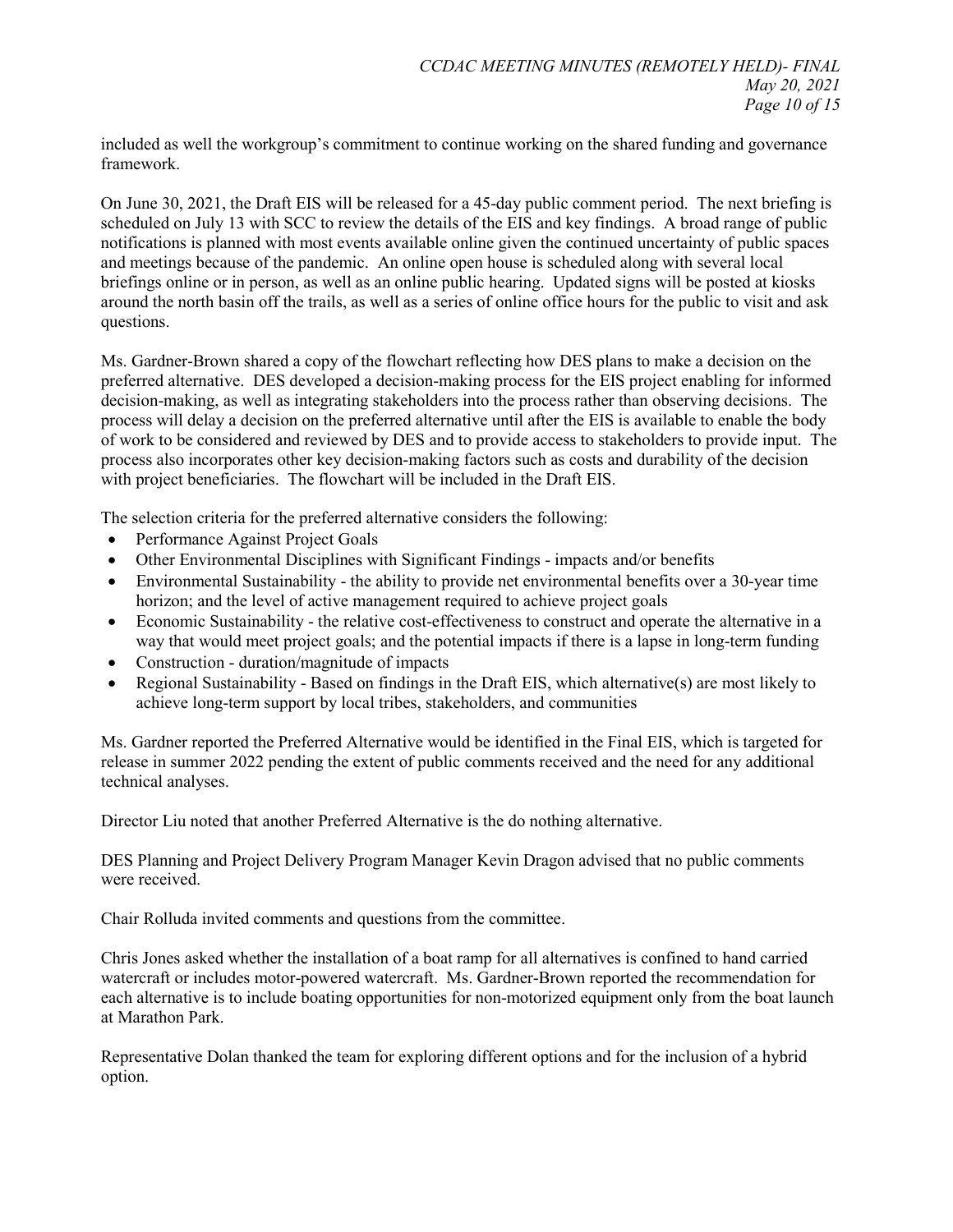Senator Hunt noted the issue has been ongoing since he became a member of the Legislature and he is looking forward to a conclusion at some point. He asked whether the study identified dredging requirements for Budd Bay if the dam is removed. Ms. Gardener-Brown affirmed the development of a numerical model to consider Budd Bay, as it would entail a significant impact. The Draft EIS includes a dredging program to be implemented under the Estuary and Hybrid Alternatives in West Bay to mitigate impacts. Dredging would be scheduled on a five to six-year frequency to ensure recreational and commercial navigation could continue.

Secretary Wyman thanked the team for the briefing. She asked if removal of the dam would affect the peninsula and much of the new construction in the area. Ms. Gardner-Brown said the proposal removes only the dam and replacing the  $5<sup>th</sup>$  Avenue Bridge. There are no anticipated impacts to the isthmus.

#### **SCC Statue Update Workgroup -** *Informational*

Chair Rolluda recognized Assistant Director Frare to provide the update.

Assistant Director Frare reported that at the direction of the SCC, DES drafted a charter for the SCC Statute Review Workgroup. The SCC adopted the charter on October 12, 2020. Efforts have been ongoing to fill workgroup positions. The scope of the workgroup includes a review of statutes and administrative codes, identifying codes to update, and ensuring gaps are addressed. The workgroup will draft revisions and updates to the RCW and the WAC.

With respect to previous questions about membership on the workgroup representing historical preservation interests, the Department of Archeology and Historical Preservation is included as a member of the workgroup. A number of positions are vacant that need to be filled. Assistant Director Frare requested a recommendation from the committee for a representative(s) to join the workgroup.

Senator Hunt expressed interest in serving on the workgroup. Assistant Director Frare advised that DES is seeking input from the House and Senate to select representatives to serve on the workgroup. Senator Hunt advised that he would follow-up with Senate leadership about the possibility of serving. Representative Dolan advised that she would also follow-up with House leadership. Assistant Director agreed it would be beneficial for legislative members to serve on the workgroup as the initial intent was appointing a CCDAC member representing either architect, landscape architect, or the planning field. Appointment of a CCDAC member, however, is at the discretion of the committee.

Secretary Wyman noted that the list of members reflect a heavy government perspective and adding members outside of government would benefit the process and add diversity.

Chair Rolluda nominated Chris Jones to serve on the SCC Statute Review Workgroup. Mr. Jones accepted the nomination. Mr. Daily seconded the nomination.

#### *By a unanimous vote of affirmation, Chris Jones was appointed to serve on the SCC Statute Review Workgroup.*

#### **Agency 10-Year Capital Plan Update -** *Informational*

Manager Dragon briefed the committee on the DES 2021-2031 (10-Year) Capital Plan and 2021-23 Capital Budget. He outlined documentation included in the committee's meeting packet:

- DES Agency Transmittal Letter
- DES Agency Introduction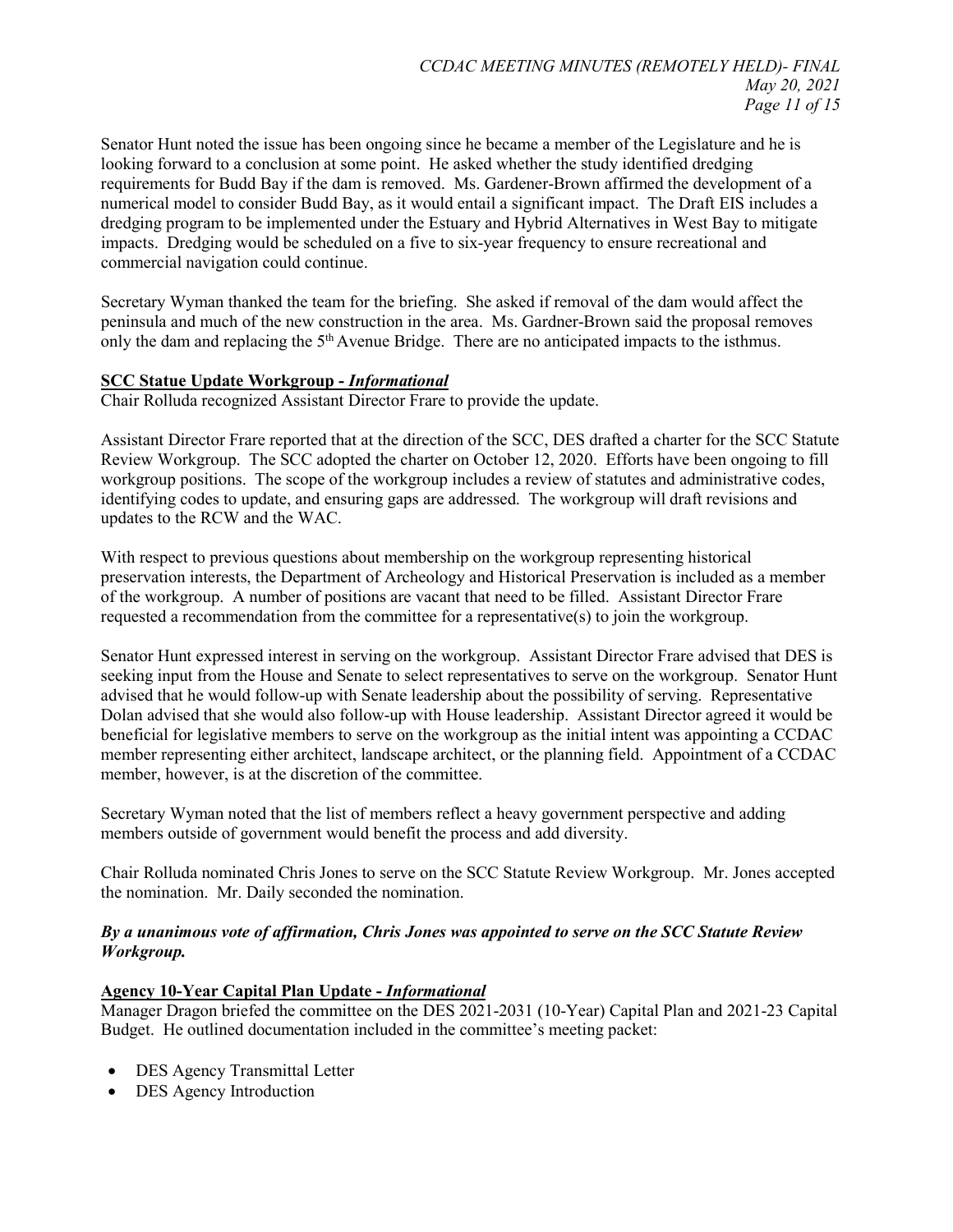- Ten-Year Capital Program Summary
- Department of Archaeology & Historic Preservation (DAHP) Review Letter

The 10-year Capital Plan includes major projects/programs with a cost of \$1 million or more, major works projects of less than \$1 million, and minor works projects of less than \$1 million.

A chart containing a series of projects includes information on the status of individual projects by each biennium with some projects programmed over several biennial periods. One important project is the Elevator Modernization Program that includes identification of individual elevators as projects for updating on a biennial basis. One of the legislative initiatives during the last biennium was completing the cleaning of the Legislative Buildings. The agency's plan include a programmatic cycle of maintaining the campus buildings.

Major projects include staffing for the Facilities Professional Services to support the capital program for both DES and other state agencies. Other projects include Capitol Lake EIS and the Transportation Building project.

The program for minor works projects are smaller projects to be completed over a two-year period. The program identifies preservation and programmatic projects.

Some of the major highlights of the agency's capital budget request for this biennium include:

- **Capitol Campus Security and Safety Improvement Program** the program includes Digital Distributed Antenna System (DDAS), which provides cellular service within the parking garage and on the campus. The project is funded for the next biennium.
- **Primary Circuit Improvements** The project is an inventory of campus electrical and communications systems and assessment of conditions to develop mitigation strategies or projects to maintain functioning systems today and in the future.
- **Elevator Modernization Project** Four elevators were identified for modernization. Several of the elevators were funded previously with design work nearly completed. The next step is construction and identification of another elevator during the biennium.
- **Campus Hillside Stabilization Program** The program includes a series of areas experiencing slope stability concerns. The program identifies appropriate mitigation for specific areas. One area is the Conservatory. The Conservatory structure was demolished with the foundation remaining intact. The next step is properly abandoning existing utilities, stabilizing the slopes, and pursuing discussions on the appropriate long-term use of the area after the slope has been stabilized.
- **Legislative Building Cleaning Program** This year, the Insurance Building was cleaned. The 19-21 Capital Budget outlines a programmatic approach for the Legislative Building Cleaning Program. The Cherberg Building project is funded for completion in the current biennium.
- **Long-Term Management Plan for Capitol Lake or Deschutes Estuary** Complete Phase 2 of the EIS. CCDAC is scheduled to meet with the SCC on July 13, 2021 to review the EIS and the public process.
- **Campus Master Plan** The agency submitted a request to update the Capitol Campus Master Plan to provide an overall vision and strategies for sound technical and fiscal decision-making to address future operational and capital needs on the campus.
- **Transportation Building Project** Implementation of the Preferred Alternative of Predesign
- **Predesign for Insurance Commissioner Office Building** The project was not funded in the next biennium and the predesign will remain as is at this time.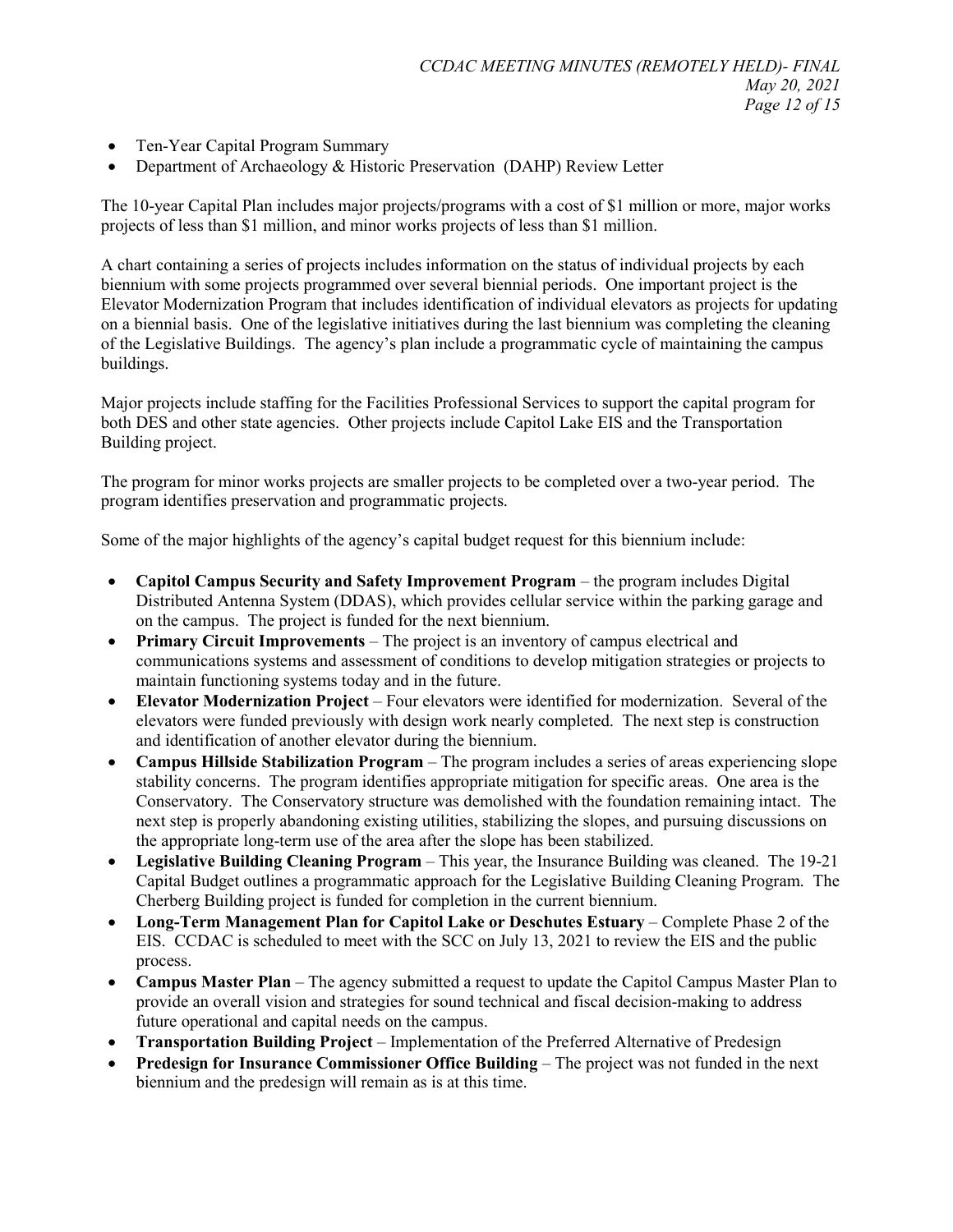- **Grounds Maintenance Building** The demolition of the conservatory created a need for an area for grounds maintenance and operations personnel. Personnel are currently operating from several locations on the campus. Although the situation is functional, it is not cost effective or efficient for grounds personnel. The agency is seeking funding for a new grounds maintenance building located near the former soils shed located near the Governor's Mansion parking lot.
- **Office Building 2** The agency developed a preservation strategy for the building, which is included in the capital budget request over multiple biennia because of the extent of renovations necessary for the facility.
- **Modular Building** The project is a series of critical repairs and upgrades. A predesign was completed and reviewed previously by CCDAC. The proposal is a consolidation of current functions in the Modular Building with Print and Mail Operations.
- **East Plaza – Water Infiltration & Elevator Repairs** Continuation of phases started in 1995. Phases C & D were not funded.
- **Marathon Park – Pedestrian Bridge** The project is related to the outcome of the Capitol Lake EIS.
- **Old Capital Roof Replacement** The building experiences roof leakage. The agency recognizes the need to address the roofing system and include some fall measures because of the height and steepness of the building.

Minor Works projects funded in the 21-23 Capital Budget request include:

- Capitol Lake Dam Safety Repairs
- Governor's Mansion Family Room Ceiling Repair
- Perry Street Minor Facility Repairs/Improvements
- Governor's Mansion Water Line Extension

Manager Dragon reviewed agency budget requests and funded requests in the capital budget the Governor signed. Funded projects serve as the agency's project list for the next biennium. Some requests were included in the budget that were generated during the legislative session. The Program for Safety and Security Enhancements includes many elements moving forward for completion. Other major projects funded are the Campus Modernization Project, Temple of Justice, and additional funding for the Capitol Lake EIS. The Transportation Building Preservation project did not receive funding; however, completion of the predesign is important to identify project costs for a future budget request.

Deputy Director Meyer added that a study has been commissioned for the Transportation Building. She offered to provide language in the study as it informs future actions for the Transportation Building.

Manager Dragon invited questions on the 10-Year Capital Plan.

Senator Hunt acknowledged the project replacing the skylights in the House and Senate Chambers. He asked whether staff has been able to locate any photographs depicting the chambers when the skylights were operational as he has been unable to locate any photographs. Additionally, some of the oldest elevators on the campus are located in the Legislative Building. He asked about the status for replacing those elevators. Manager Dragon advised that DES completed an assessment of all elevators on campus. The assessment considered functionality, safety, and other elements of each elevator. The assessment was used to prioritize elevator projects. Legislative Building elevators are forecasted for repair or replacement over several biennia based on the assessment.

Senator Hunt asked about the timing to discuss the replacement of the Newhouse Building.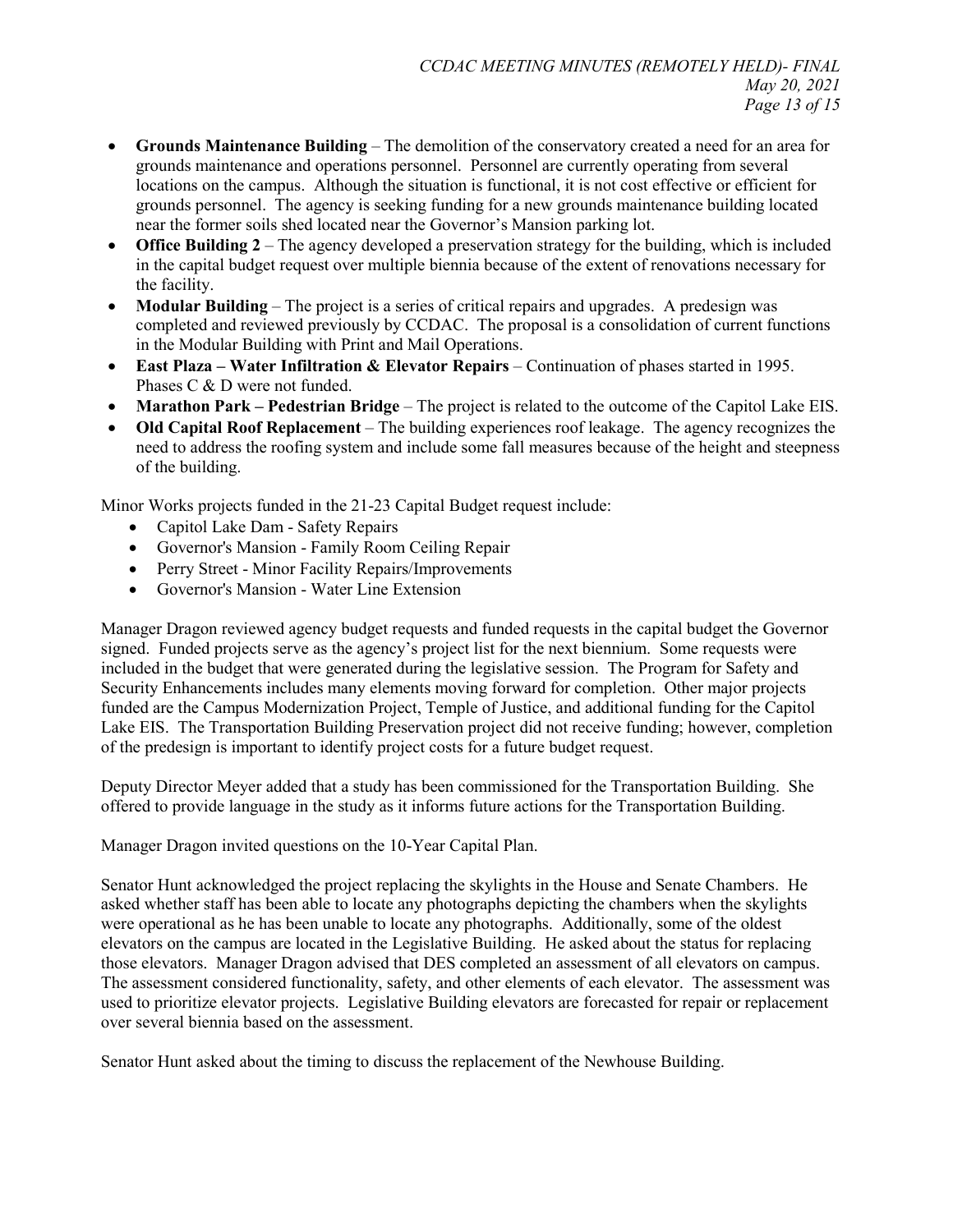Assistant Director Frare updated the committee on the status of the project and other project activities. Regular updates will be provided to the committee and monthly updates are provided to the Project Executive Team. He invited members to attend those meetings. Recent department efforts have focused on increasing staff capacity with the addition of a Project Director last week. Clarissa Easton is a Washington native and has worked at the University of Missouri and in Dallas, Texas on numerous major projects. The agency is adding another project manager, who is scheduled to begin in mid-June. The Newhouse Replacement Request for Proposal (RFP) was released on April 23, 2021. An informational meeting was held with interested proposers on May 6, 2021. Statement of Qualifications are due on May 21, 2021 at 2 p.m. The selection panel includes DES staff, Senate staff, and a private sector architect with historical preservation experience. Interviews for the proposers are scheduled on June 16, 2021. Staff anticipates selection of the company by June 29, 2021 with a signed contract on September 1, 2021. In terms of the Prichard Preservation Study, DES is negotiating a price and scope for an amendment to the predesign to complete the technical work with Mithun. DES staff met with members of the historical preservation community to receive feedback on the scope of the study. Based on that feedback, the scope includes a peer review panel serving as an academic study comprised of four technical experts to review geotech, architecture, historic preservation, seismic, and structural concerns. Members of the selection panel will be selected by DAPH and DES through a joint process. An RFQ is pending release in early June for an independent historic preservation consultant. DES anticipates hiring the consultant by mid-August.

DES continues work on the sale and removal of the Press Houses. Staff is preparing an RFP and met with contractors to verify timing, utility work, and permitting requirements. Contractors have indicated a need of at least 60 to 90 days to remove the buildings once approval is secured. DES is coordinating the RFP to ensure a successful bid process by the end of September to facilitate the removal during the October to December timeframe in accordance with the proviso funding the project. Members of the press will be moved prior to the sale and removal of the buildings. DES has accelerated the timeline for some tenant improvements within the Legislative Building to accommodate relocation of press members. Design is in process for the improvements with relocation of press members aligning with the schedule for removal of the Press Houses.

Chair Rolluda said he was approached to serve on the selection committee for the Newhouse RFQ. He declined but recommended Dan Miles to serve on the committee. Mr. Miles subsequently accepted the invitation. Assistant Director Frare added that because of prior vacation plans, Mr. Miles declined serving on the panel. Chair Rolluda asked about the possibility of nominating another CCDAC member to serve on the panel. Assistant Director Frare advised that based on the timing of the process, it likely would not be possible.

Mr. Daily commented on the priority by DES to seek funding to update the Master Plan. He acknowledged the difficulty the agency has encountered in receiving funds to complete the update of the Master Plan. As the Master Plan is important to the committee's considerations, he suggested actions forwarded by the committee on specific project proposals should also include information highlighting the importance of an updated Master Plan to assist the agency with sequencing, prioritizing, and ensuring consistency of projects over the long-term; otherwise CCDAC and DES will continue struggling with the issue of inconsistency in the plan despite acknowledgement that an update of the Master Plan is important.

Chair Rolluda concurred with Mr. Daily's comments.

#### **Other Business**

Chair Rolluda acknowledged the pending retirement of DES Director Chris Liu. He cited accomplishments by Director Liu during his tenure at DES: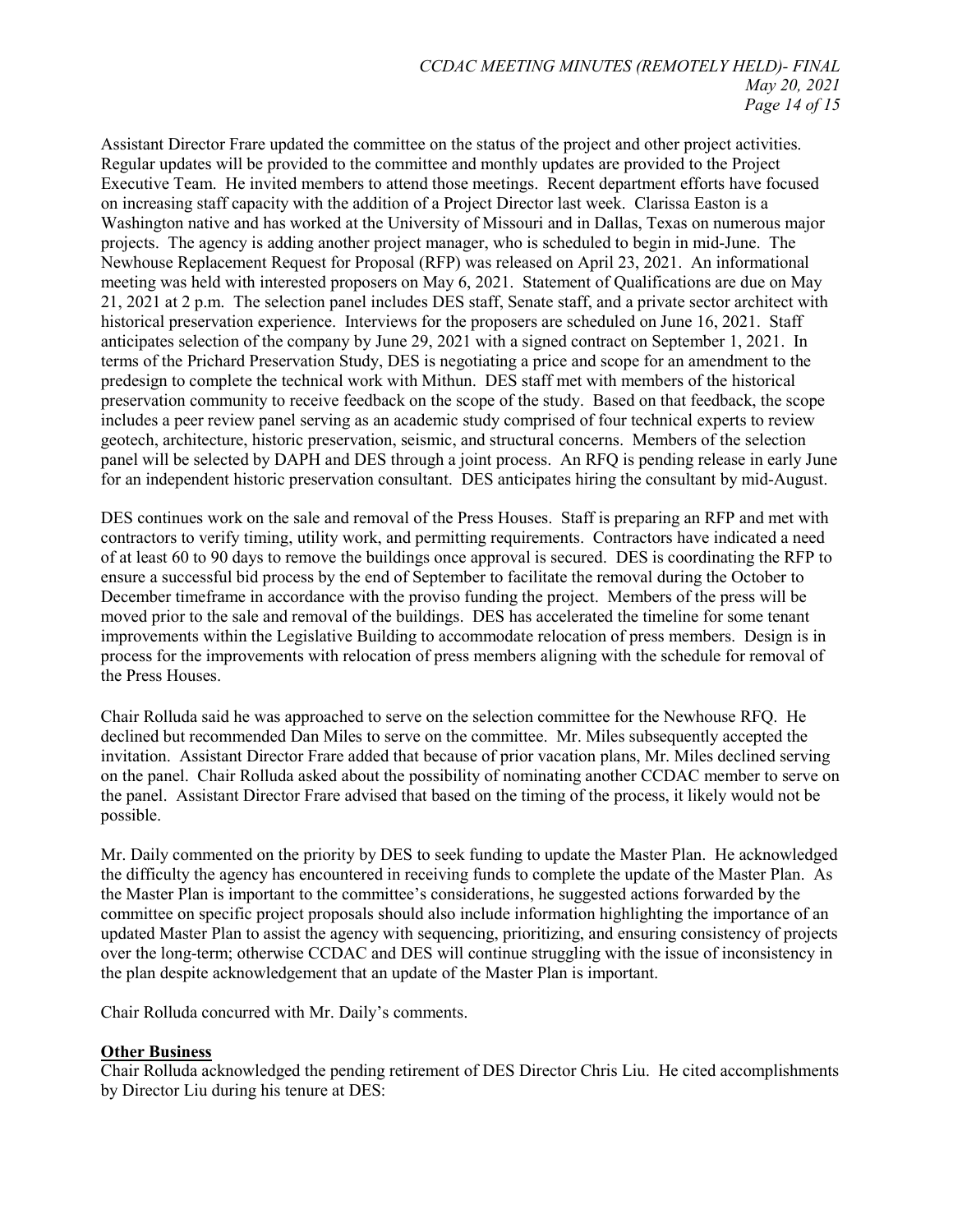- DES accomplished several key stewardship, preservation, operations, and maintenance initiatives on and off Capitol Campus. The initiatives include but are not limited to:
	- DES constructed the first major construction project on the campus in nearly 60 years of the \$82 million, five-story 215,000 square-foot Helen Sommers Building completed on budget and on time and recognized within the top 1% of office buildings nationally for energy efficiency.
	- DES received the 2016 Innovation in State Government Award for the infrastructure category from the National Association of State Chief Administrators after buildings and ground staff initiated and implemented environmentally friendly landscape practices on the campus to protect human health, the environment, and lower operating costs.
	- DES improved security on campus by working with multiple security partners and establishing the Capitol Security and Visitor Services as a new division within DES. That effort led to the establishment of the Washington Interagency Security Council.
	- Director Liu's leadership and involvement also included:
		- $\triangleright$  Removing barriers and increasing opportunities for small, minority, women, and veteranowned businesses in state contracting including public works contracting.
		- > Transferring the Tacoma Roads Complex from state ownership.
		- Developing a long-term management strategy for Capitol Lake-Deschutes Estuary
		- $\triangleright$  Overseeing the transformation of the North Cascades Gateway Center as the "Sedro" Woolley Innovation for Tomorrow Center".

Director Liu conveyed appreciation for the counsel and contributions by CCDAC members on DES efforts. The committee is comprised of thoughtful members who have engaged in good discussions. CCDAC members have always considered public input in all processes, as well as consideration of other project or program elements to consider. He thanked members for their contributions and support to him personally.

CCDAC members individually thanked Director Liu for his service and wished him well.

#### **Future announcements and Adjournment of Meeting –** *Action*

The next meeting is a joint SCC/CCDAC virtual meeting on July 13, 2021 at 1 p.m. The next meeting of the State Capitol Committee (SCC) is on Thursday, June 17, 2021 at 10 a.m. The next CCDAC meeting is scheduled on Thursday, September 16, 2021 at 10 a.m. All meetings are remote access meetings. For more information, visit the SCC and CCDAC website for meeting dates, minutes, and meeting agendas.

### **With there being no further business, Chair Rolluda adjourned the meeting at 12:12 p.m.**

Prepared by Valerie L. Gow, Recording Secretary/President Puget Sound Meeting Services, psmsoly@earthlink.net

*Approved by CCDAC on 09/16/2021 without modifications. All written public comments received prior to the meeting are attached in the form received.*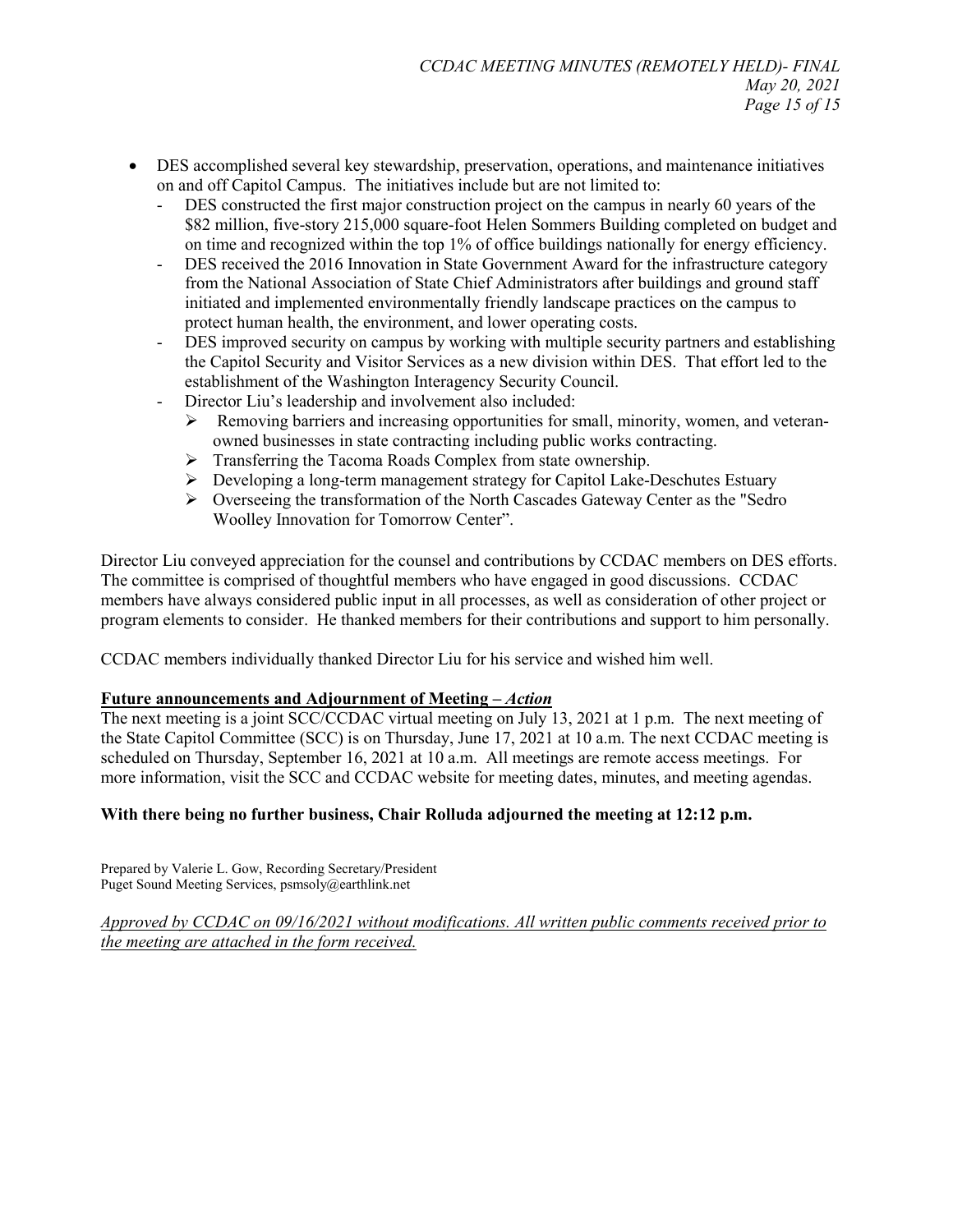# **Capitol Campus Design Advisory Committee**

*Alex Rolluda (2020 Chair, Architect-1), Dan Miles (2020 Vice Chair, Architect-2), Secretary of State Kim Wyman, Senator Sam Hunt, Senator Timothy Sheldon, Representative Vicki Kraft, Representative Beth Doglio, Chris Jones (Landscape Architect) and Marc Daily (Urban Planner)*

# **MAY 20, 2021**

(REMOTE ACCESS MEETING)

# **Public Comments Received**

### **The attached public comments were received by 4:00 PM on May 19, 2021**.

Enterprise Services staff provided a summary or acknowledgment of the public comments received during the dedicated Public Comment Period on the agenda.

One summary response may have addressed multiple comments.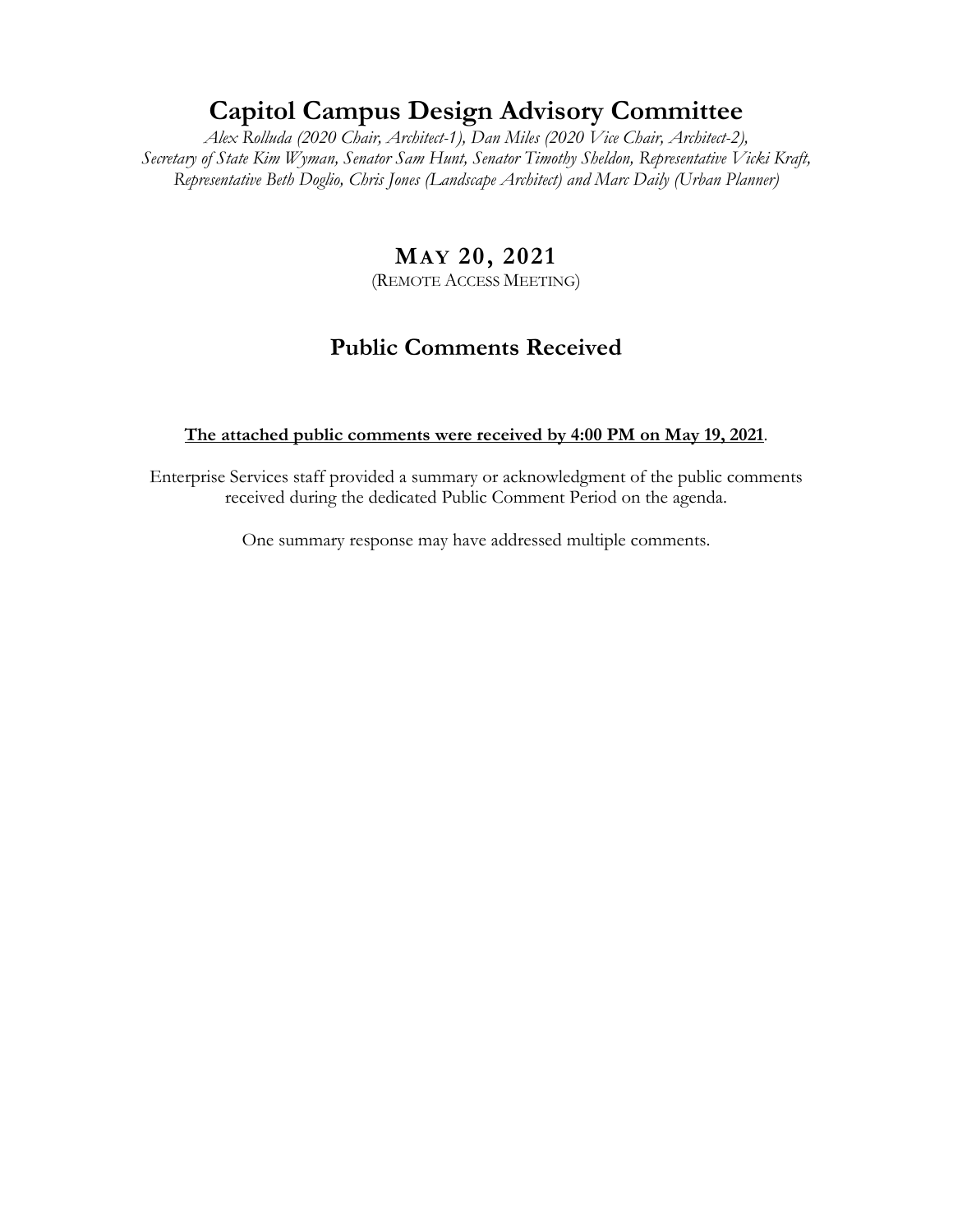| From:               | <b>Sharon Case</b>                                        |
|---------------------|-----------------------------------------------------------|
| To:                 | <b>DES SCC-CCDAC Public Comments</b>                      |
| Cc:                 | Dragon, Kevin (DES), Frare, Bill (DES), Larson, Ann (DES) |
| Subject:            | SCNA Comments for May 20 CCDAC Meeting                    |
| Date:               | Wednesday, May 19, 2021 3:43:33 PM                        |
| <b>Attachments:</b> | SCNA May 20 Letter to CCDAC.docx                          |

## External Email

Please see attachment. Thank you, Sharon Case